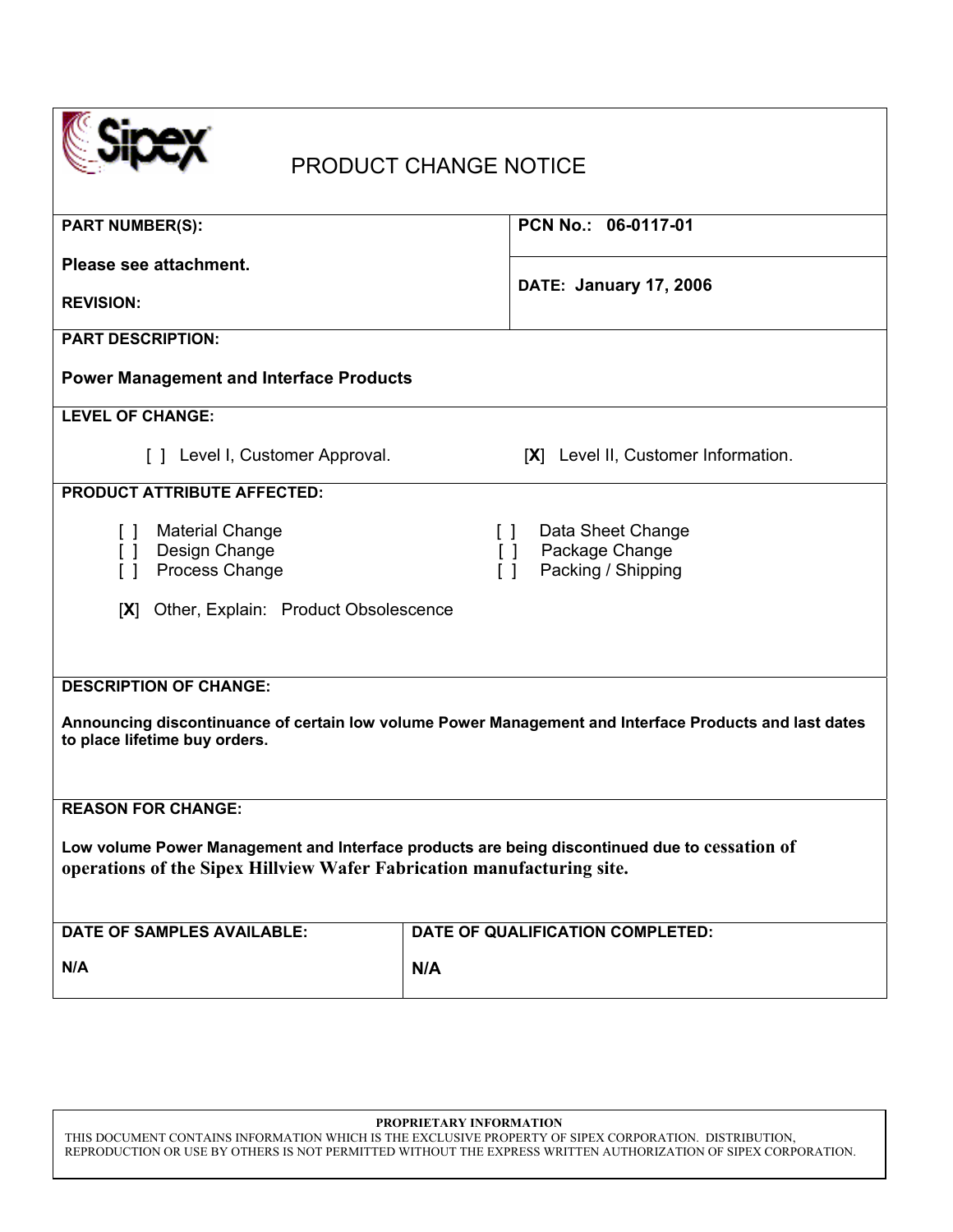

## PRODUCT CHANGE NOTICE

| <b>LAST ORDER DATE FOR DISCONTINUED</b><br><b>PARTS:</b><br>Attached List 1 parts: February 17, 2006<br>Attached List 2 parts: March 17, 2006<br><b>LAST SHIPMENT DATE FOR DISCONTINUED</b><br><b>PARTS:</b><br>June 16, 2006<br><b>EFFECTIVITY CHANGE DATE OR DATE CODE:</b> | DATE OF PRODUCTION SHIPMENT COMMENCES:<br>Not Applicable.             |
|-------------------------------------------------------------------------------------------------------------------------------------------------------------------------------------------------------------------------------------------------------------------------------|-----------------------------------------------------------------------|
| Not Applicable.                                                                                                                                                                                                                                                               |                                                                       |
|                                                                                                                                                                                                                                                                               |                                                                       |
| <b>STANDARD DISTRIBUTION</b><br>[X]                                                                                                                                                                                                                                           | <b>CUSTOM DISTRIBUTION</b><br>$\begin{smallmatrix}1\end{smallmatrix}$ |
| PERSON TO CONTACT WITH QUESTIONS:                                                                                                                                                                                                                                             |                                                                       |
|                                                                                                                                                                                                                                                                               |                                                                       |
| <b>Fred Claussen</b>                                                                                                                                                                                                                                                          |                                                                       |
| VP Quality Assurance and Reliability<br><b>Sipex Corporation</b><br>Phone Number: 408-935-7644<br>FAX NUMBER: 408-935-7678                                                                                                                                                    |                                                                       |

### **PROPRIETARY INFORMATION**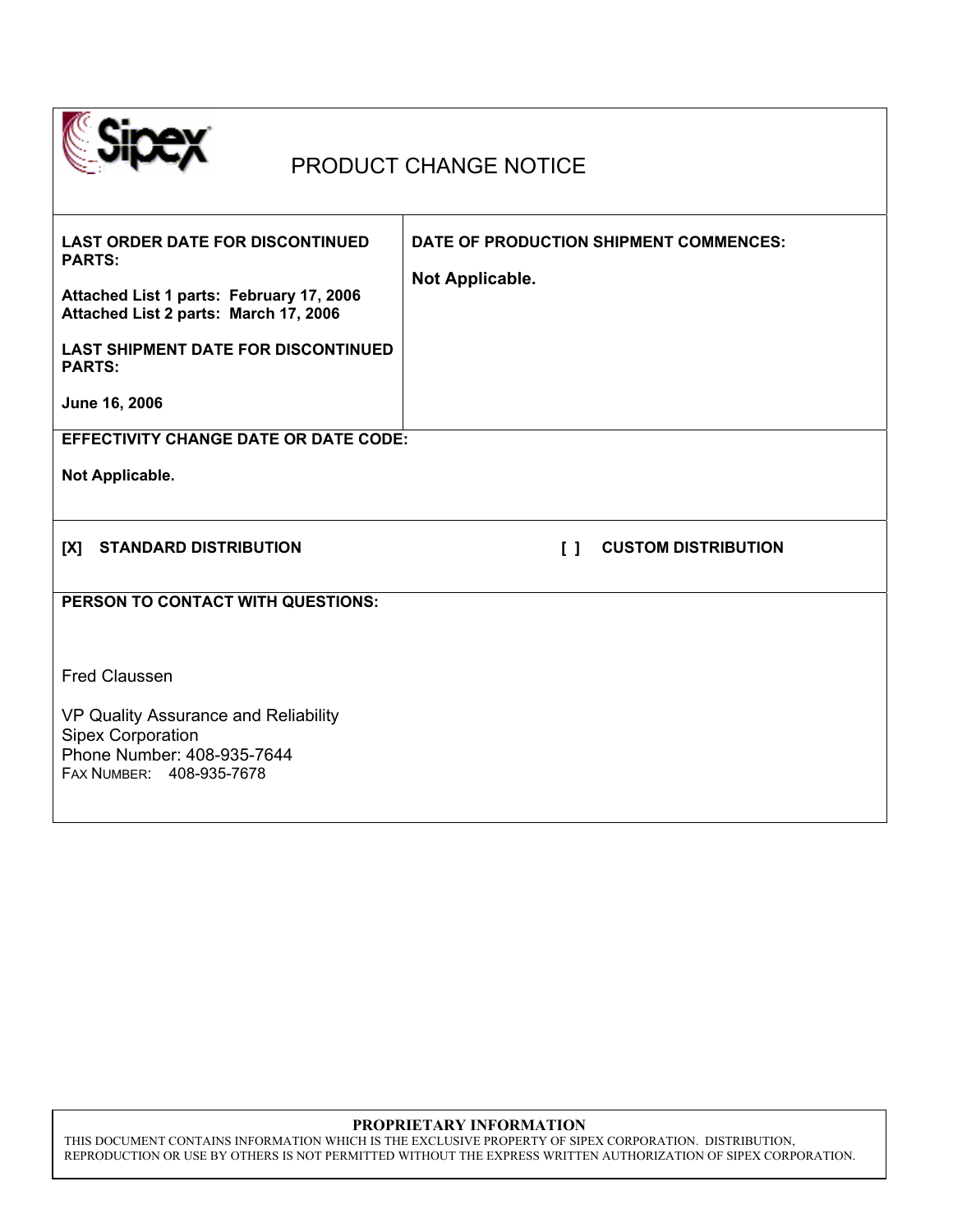**List 1 -- 30 days to place lifetime buys (to be placed by February 17, 2006) and an additional 120 days for delivery**

| <b>SP301CS</b>     | SP3238EEEY         | SP333ET             | <b>SP4424CN</b> |
|--------------------|--------------------|---------------------|-----------------|
| <b>SP301CT</b>     | SP3238EEEY-L       | SP333ET-L           | <b>SP4424CU</b> |
| <b>SP301ES</b>     | <b>SP3281BCA</b>   | <b>SP3486CP</b>     | <b>SP4425CN</b> |
| <b>SP301ET</b>     | <b>SP3281BCA-L</b> | <b>SP3486CP-L</b>   | SP4425CN-724    |
| <b>SP302CT</b>     | <b>SP3281BCY</b>   | <b>SP3486CT</b>     | <b>SP4425CU</b> |
| <b>SP303CT</b>     | <b>SP3281BCY-L</b> | <b>SP3486CT-L</b>   | SP4425CU-724    |
| <b>SP304CS</b>     | <b>SP3281BEA</b>   | <b>SP3486EP</b>     | SP4425CU-724    |
| <b>SP304CT</b>     | <b>SP3281BEA-L</b> | <b>SP3486EP-L</b>   | <b>SP4425CW</b> |
| <b>SP304ES</b>     | <b>SP3281BEY</b>   | <b>SP3486ET</b>     | <b>SP4425CX</b> |
| <b>SP304ET</b>     | <b>SP3281BEY-L</b> | <b>SP3486ET-L</b>   | SP4425QCU       |
| <b>SP306CT</b>     | SP3281EBCA         | <b>SP3487CP</b>     | <b>SP4428CN</b> |
| <b>SP306ET</b>     | SP3281EBCA-L       | <b>SP3487CP-L</b>   | <b>SP4428CU</b> |
| <b>SP319CF</b>     | SP3281EBCY         | <b>SP3487CT</b>     | <b>SP4428CW</b> |
| <b>SP319CF-L</b>   | SP3281EBCY-L       | <b>SP3487CT-L</b>   | <b>SP4428CX</b> |
| SP3222EHCA         | SP3281EBEA         | <b>SP3487EP</b>     | <b>SP4491EU</b> |
| SP3222EHCA-L       | SP3281EBEA-L       | <b>SP3487EP-L</b>   | SP481RCN        |
| SP3222EHCP         | SP3281EBEY         | <b>SP3487ET</b>     | SP481RCN-L      |
| SP3222EHCP-L       | SP3281EBEY-L       | <b>SP3487ET-L</b>   | SP481RCP        |
| SP3222EHCT         | SP3281EUCA         | <b>SP385CA-1</b>    | SP481RCP-L      |
| SP3222EHCT-L       | SP3281EUCA-L       | <b>SP385CA-1-L</b>  | SP481REN        |
| SP3222EHCY         | SP3281EUCY         | <b>SP385CT-1</b>    | SP481REN-L      |
| SP3222EHCY-L       | SP3281EUCY-L       | <b>SP385CT-1-L</b>  | SP481REP        |
| SP3222EHEA         | SP3281EUEA         | <b>SP385EA-1</b>    | SP481REP-L      |
| SP3222EHEA-L       | SP3281EUEA-L       | <b>SP385EA-1-L</b>  | SP486ECA        |
| SP3222EHEP         | SP3281EUEY         | <b>SP385ECA-1</b>   | SP486ECA-L      |
| SP3222EHEP-L       | SP3281EUEY-L       | <b>SP385ECA-1-L</b> | SP486ECP        |
| SP3222EHET         | <b>SP3281UCA</b>   | <b>SP385ECT-1</b>   | SP486ECP-L      |
| SP3222EHET-L       | <b>SP3281UCA-L</b> | <b>SP385ECT-1-L</b> | SP486ECT        |
| SP3222EHEY         | <b>SP3281UCY</b>   | <b>SP385EEA-1</b>   | SP486ECT-L      |
| SP3222EHEY-L       | <b>SP3281UCY-L</b> | <b>SP385EEA-1-L</b> | SP486EEA        |
| SP3222HCA          | <b>SP3281UEA</b>   | <b>SP385EET-1</b>   | SP486EEA-L      |
| SP3222HCA-L        | <b>SP3281UEA-L</b> | <b>SP385EET-1-L</b> | SP486EEP        |
| SP3222HCP          | <b>SP3281UEY</b>   | <b>SP385ET-1</b>    | SP486EEP-L      |
| SP3222HCP-L        | <b>SP3281UEY-L</b> | <b>SP385ET-1-L</b>  | SP486EET        |
| SP3222HCT          | SP3282EBCA         | <b>SP4403CN</b>     | SP486EET-L      |
| SP3222HCT-L        | SP3282EBCA-L       | <b>SP4403CU</b>     | SP487ECP        |
| SP3222HCY          | SP3282EBCY         | <b>SP4403CW</b>     | SP487ECP-L      |
| SP3222HCY-L        | SP3282EBCY-L       | <b>SP4403EU</b>     | SP487ECT        |
| SP3222HEA          | SP3282EBEA         | <b>SP4412ACN</b>    | SP487ECT-L      |
| <b>SP3222HEA-L</b> | SP3282EBEA-L       | SP4412ACU           | <b>SP487EEP</b> |
| SP3222HEP          | SP3282EBEY         | <b>SP4412ACW</b>    | SP487EEP-L      |
| <b>SP3222HEP-L</b> | SP3282EBEY-L       | SP4412ACX           | SP487EET        |
| SP3222HET          | SP3282EUCA         | SP4422ACN           | SP487EET-L      |
| SP3222HET-L        |                    | <b>SP4422ACU</b>    | SP488ECP        |
| SP3222HEY          | SP3282EUCA-L       | SP4422ACW           |                 |
|                    | SP3282EUCY         |                     | SP488ECP-L      |
| SP3222HEY-L        | SP3282EUCY-L       | SP4422ACX           | SP488ECT        |
| SP3238EECA         | SP3282EUEA         | SP4422ACX-001       | SP488ECT-L      |
| SP3238EECA-L       | SP3282EUEA-L       | <b>SP4423CN</b>     | SP488EEP        |
| SP3238EECY         | SP3282EUEY         | <b>SP4423CN-C</b>   | SP488EEP-L      |
| SP3238EECY-L       | SP3282EUEY-L       | <b>SP4423CU</b>     | SP488EET        |
| SP3238EEEA         | <b>SP333CT</b>     | <b>SP4423CU-C</b>   | SP488EET-L      |
| SP3238EEEA-L       | SP333CT-L          | <b>SP4423CW</b>     | SP489ECN        |

### **PROPRIETARY INFORMATION**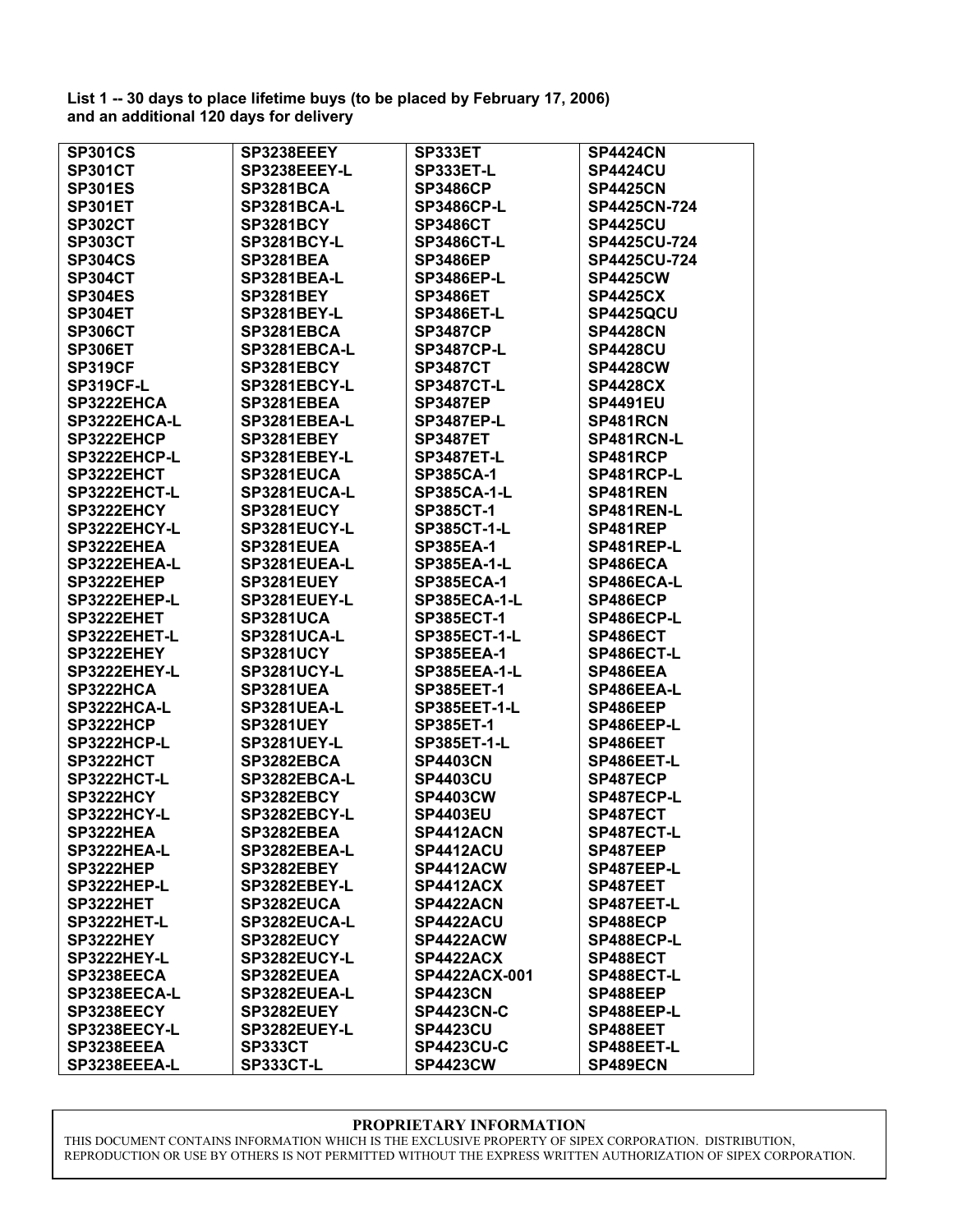**List 1 (continued) -- 30 days to place lifetime buys (to be placed by February 17, 2006) and an additional 120 days for delivery** 

| SP489ECN-L       | SP782EP-L              | SPX1584U-L-3-3     | SPX2931AN-3-5          |
|------------------|------------------------|--------------------|------------------------|
| SP489ECP         | <b>SP784CP</b>         | SPX1584U-L-5-0     | SPX2931AN-L-3-3        |
| SP489ECP-L       | <b>SP784CP-L</b>       | SPX2431LAM         | SPX2931AN-L-3-5        |
| SP489ECT         | <b>SP784CT</b>         | SPX2431LAM-L       | SPX2931M1-3-3          |
| SP489ECT-L       | <b>SP784CT-L</b>       | SPX2431LAN         | SPX2931M1-3-5          |
| SP489EEN         | SP784EP                | SPX2431LAN-L       | SPX2931M1-L-3-3        |
| SP489EEN-L       | SP784EP-L              | SPX2431LAS         | SPX2931M1-L-3-5        |
| SP489EEP         | SP784ET                | SPX2431LAS-L       | SPX2931N-3-3           |
| SP489EEP-L       | SP784ET-L              | <b>SPX2431LM</b>   | SPX2931N-3-5           |
| SP489EET         | SPX116M1-3-3           | <b>SPX2431LM-L</b> | SPX2931N-L-3-3         |
| SP489EET-L       | SPX116M1-3-5           | <b>SPX2431LN</b>   | SPX2931N-L-3-5         |
| <b>SP495CT</b>   | SPX116M1-L-3-3         | <b>SPX2431LN-L</b> | <b>SPX2969CS</b>       |
| <b>SP495CT</b>   | SPX116M1-L-3-5         | <b>SPX2431LS</b>   | <b>SPX2969CS-L</b>     |
| <b>SP495CT-L</b> | SPX116N-3-3            | <b>SPX2431LS-L</b> | SPX2975T5-5-0          |
| <b>SP495CT-L</b> | SPX116N-3-5            | SPX2808AM1-3-3     | SPX2975T5-L-5-         |
| <b>SP495ET</b>   | SPX116N-L-3-3          | SPX2808AM1-3-5     | 0SPX2975U5-5-0         |
| <b>SP495ET-L</b> | SPX116N-L-3-5          | SPX2808AM1-L-3-3   | SPX2975U5-L-5-0        |
| <b>SP502CF</b>   | <b>SPX1432AM</b>       | SPX2808AM1-L-3-5   | SPX4040AM-2-5          |
| <b>SP502CM</b>   | <b>SPX1432AM-L</b>     | SPX2808AM3-3-3     | SPX4040AM-5-0          |
| <b>SP516CF</b>   | <b>SPX1432M</b>        | SPX2808AM3-3-5     | SPX4040AM-L-2-5        |
| <b>SP522CA</b>   | <b>SPX1432M-L</b>      | SPX2808AM3-L-3-3   | <b>SPX4040AM-L-5-0</b> |
| <b>SP522CA-L</b> | <b>SPX1580T5</b>       | SPX2808AM3-L-3-5   | <b>SPX4040AN-2-5</b>   |
| <b>SP522CT</b>   | SPX1580T5-2-5          | SPX2808M1-3-3      | <b>SPX4040AN-5-0</b>   |
| <b>SP522CT-L</b> | SPX1580T5-2-8          | SPX2808M1-3-5      | <b>SPX4040AN-L-2-5</b> |
| <b>SP522ET</b>   | SPX1580T5-3-3          | SPX2808M1-L-3-3    | SPX4040AN-L-5-0        |
| <b>SP522ET-L</b> | <b>SPX1580T5-L</b>     | SPX2808M1-L-3-5    | <b>SPX4040AS-2-5</b>   |
| <b>SP524CF</b>   | SPX1580T5-L-2-5        | SPX2808M3-3-3      | <b>SPX4040AS-5-0</b>   |
| <b>SP524CF-L</b> | SPX1580T5-L-2-8        | SPX2808M3-3-5      | <b>SPX4040AS-L-2-5</b> |
| <b>SP524CM</b>   | SPX1580T5-L-3-3        | SPX2808M3-L-3-3    | <b>SPX4040AS-L-5-0</b> |
| <b>SP524CM-L</b> | <b>SPX1580U5</b>       | SPX2808M3-L-3-5    | SPX4040M-2-5           |
| <b>SP682CN</b>   | SPX1580U5-2-5          | SPX2930M1-3-3      | SPX4040M-5-0           |
| <b>SP682CN-L</b> | SPX1580U5-2-8          | SPX2930M1-3-5      | SPX4040M-L-2-5         |
| <b>SP682CP</b>   | SPX1580U5-3-3          | SPX2930M1-L-3-3    | SPX4040M-L-5-0         |
| <b>SP682CP-L</b> | <b>SPX1580U5-L</b>     | SPX2930M1-L-3-5    | SPX4040N-2-5           |
| <b>SP682CU</b>   | SPX1580U5-L-2-5        | SPX2930N-3-3       | SPX4040N-5-0           |
| <b>SP682CU-L</b> | SPX1580U5-L-2-8        | SPX2930N-3-5       | SPX4040N-L-2-5         |
| <b>SP682EN</b>   | SPX1580U5-L-3-3        | SPX2930N-L-3-3     | SPX4040N-L-5-0         |
| <b>SP682EN-L</b> | <b>SPX1584AU</b>       | SPX2930N-L-3-5     | SPX4040S-2-5           |
| <b>SP682EP</b>   | SPX1584AU-3-3          | SPX2930U-3-3       | SPX4040S-5-0           |
| <b>SP682EP-L</b> | SPX1584AU-5-0          | SPX2930U-3-5       | SPX4040S-L-2-5         |
| SP682EU          | <b>SPX1584AU-L</b>     | SPX2930U-L-3-3     | SPX4040S-L-5-0         |
| <b>SP682EU-L</b> | SPX1584AU-L-3-3        | SPX2930U-L-3-5     | <b>SPX4041AM</b>       |
| <b>SP782CP</b>   | <b>SPX1584AU-L-5-0</b> | SPX2931AM1-3-3     | SPX4041AM-L            |
| <b>SP782CP-L</b> | <b>SPX1584U</b>        | SPX2931AM1-3-5     | <b>SPX4041AN</b>       |
| <b>SP782CT</b>   | SPX1584U-3-3           | SPX2931AM1-L-3-3   | <b>SPX4041AN-L</b>     |
| <b>SP782CT-L</b> | SPX1584U-5-0           | SPX2931AM1-L-3-5   |                        |
| SP782EP          | <b>SPX1584U-L</b>      | SPX2931AN-3-3      |                        |

#### **PROPRIETARY INFORMATION**